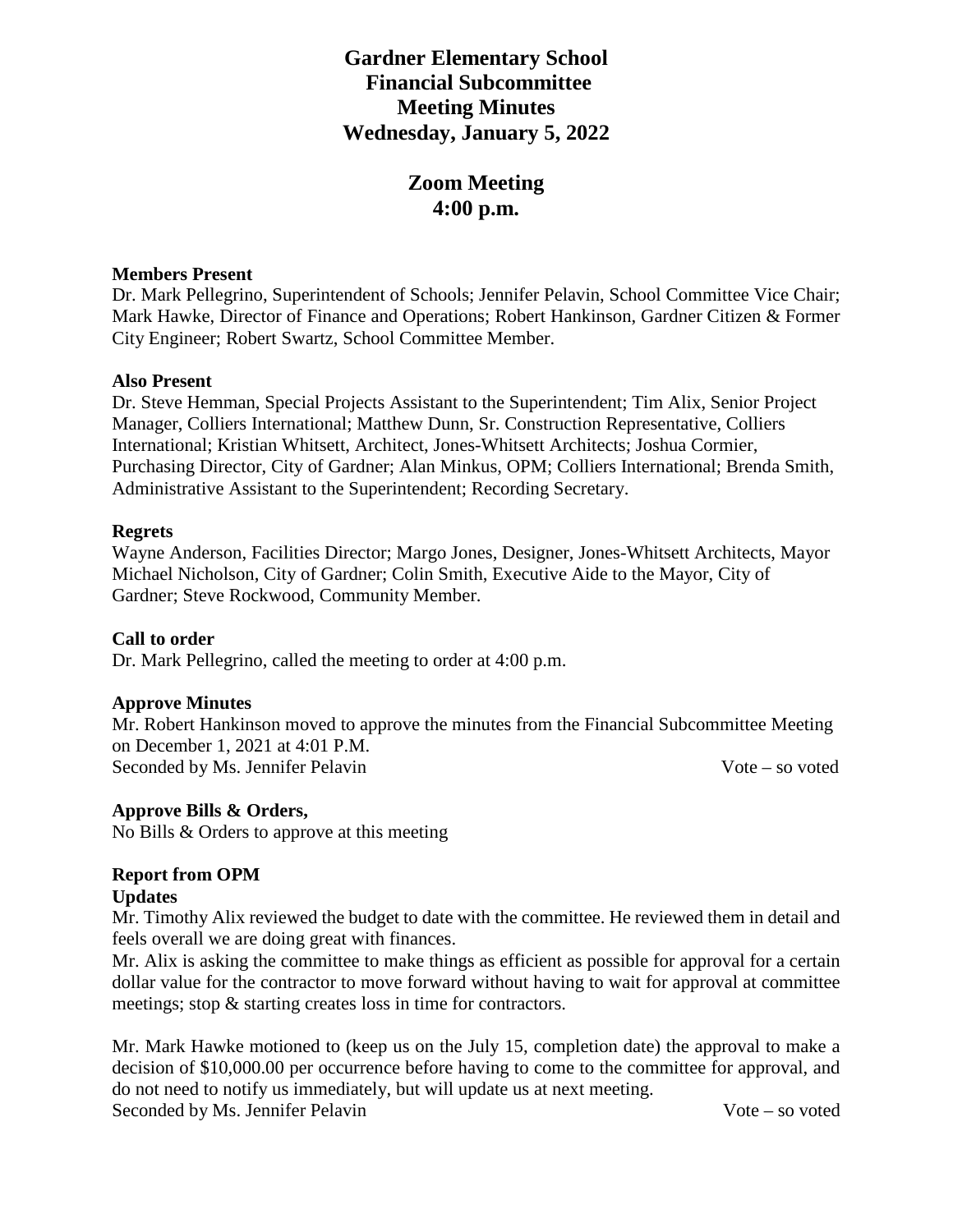Mr. Alix, updated the situation with the window testing. The primary sealant wasn't adhering properly so additional testing has been done and a different caulking product used that did pass. We will revisit again next week and hope all is set and passes with additional tests and issues are resolved so mason will be able to continue their work.

### **Change Orders to date:**

- Change Order 1- \$222,206.07 was approved 3.17.2021
- Change Order 2 \$54,350.00 was approved 4.7.2021
- Change Order 3 \$81,982.23 was approved 5.19 2021
- Change Order  $4 $83,955.56$  was approved  $6.2.2021$
- Change Order 5 \$81,046.34 was approved 7.21.2021
- Change Order  $6 $61,332.67$  was approved 8.4.2021
- Change Order 7 \$65,002.00 was approved 9.1.2021
- Change Order 8 \$133,047.02 was approved 9.15.2021
- Change Order 9 \$120,300.04 was approved 10.6.2021
- Change Order 10 \$83,985.00 was approved 11.17.2021
- Change Order 11 \$297,156.00 was approved 12.1.21
- Change Order 12 \$123,058.46 for approval 1.5.2022

Mr. Kristian Whitsett, Architect, reviewed Change Order #12, with the committee.

#### **Summary of Requests -**

| $\circ$      | CO#102 Added Electrical Equipment                             | \$   | 2,201.00     |
|--------------|---------------------------------------------------------------|------|--------------|
| O            | CO#169 Adjust for Utility Conflicts in Pearl Street           | \$   | 8,285.00     |
| O            | CO#172 (Credit) for floor boxes in Media Center               | - \$ | 1,890.54     |
| $\circ$      | CO#173 Unsuitable Soils at Pearl Street Entry                 | \$   | 55,198.00    |
| O            | CO#174 Changes to AVB at C Wing Entry (Not to exceed)         | \$   | 9,231.00     |
| O            | CO#181 Change to AVB at C Wing Entry                          | \$   | 1,332.00     |
| $\circ$      | CO#184 Add AV Strobes to Calm Room Halls                      | \$   | 1,884.00     |
| $\circ$      | CO#185b Additional Parapet Insulation Changes                 | \$   | 8,646.00     |
| O            | CO#188 Exposed Pipes between Radiant Panels                   | \$   | 1,788.00     |
| $\circ$      | CO#189 Add Frame for Roof Hatch (Not to exceed)               | \$   | 5,912.00     |
| O            | CO#191 Steel Supports at Clerestory Walls (Not to exceed)     | \$   | 8,214.00     |
| $\circ$      | <b>CO#192 Change Exterior Concrete Sealer (Not to exceed)</b> | \$   | 28,878.00    |
| $\circ$      | CO#193 Add TP Holders to Contractor Scope                     | \$   | 4,463.00     |
| $\circ$      | CO#195 Change Know Box to Vault per GFD                       | \$   | 1,640.00     |
| O            | CO#199 Winter Conditions for Loading Dock Driveway Concrete   | S.   | 13,937.00    |
| <b>TOTAL</b> |                                                               |      | \$123,058.46 |

Mr. Robert Hankinson motioned to recommend approval of Change Order #12 minus CO#192 in the amount of \$123,058.46 Seconded by Mr. Robert Swartz Vote – so voted

**Public Comment:**

No comments

**Executive Session:** No Executive Session

**Next Meetings** Meeting dates for future **GES Financial Subcommittee meetings**; Wednesday, February 2, 2022 @ 4:00 by Zoom